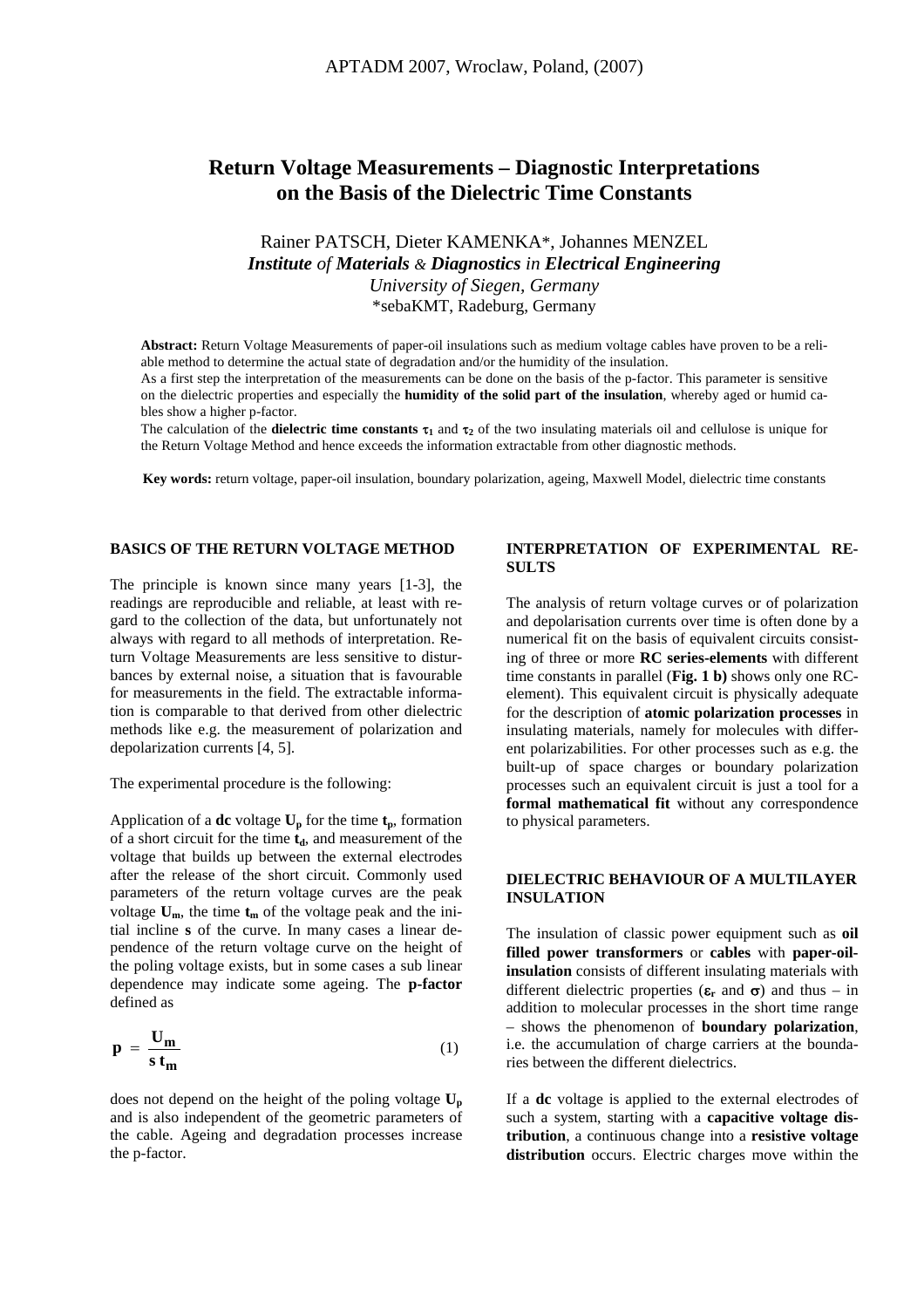different dielectrics and in part accumulate at the **interfaces**, where they generate local electric fields that are necessary to fulfil the **continuity equation** for the current density and the necessary correlations between the electric fields at both sides of the interface.

After removal of the poling voltage, during the **short circuit** an instantaneous release of the charges at the external electrodes takes place and the **charges accumulated at the inner boundaries move** within the dielectric materials, thus producing a **discharge current**. After the release of the short circuit this current generates a **voltage difference between the two external electrodes**, that first increases, passes a maximum and decreases again, thus producing the **Return Voltage Curve**. In so far no single molecular polarization or depolarization processes are responsible for the experimentally found behaviour of compound insulations during Return Voltage Measurements.

#### **MAXWELL MODEL**

For **boundary polarization** – and this is the relevant process in power equipment with paper-oil insulation – another equivalent circuit, the **Maxwell Model** with two **RC parallel-circuits in series**, is more appropriate, because it closely **reproduces the physical reality** [6]. **Fig. 1 a)** shows the basic equivalent circuit. This circuit is in good correspondence with a physical model discussed in the literature for power equipment with paperoil insulation [7].

The equivalent circuit in accordance to the Maxwell Model can be transformed into the commonly used equivalent circuit with RC series elements that is commonly used to describe molecular polarization processes. If the measured specimen consists of two parts connected in parallel, as e.g. a cable length consisting of two parts with different properties two Maxwell circuits



**Fig. 1**: Equivalent circuits to describe return voltage curves, a) physically relevant model, b) formal equivalent circuit

in parallel must be used for the description. In the formal equivalent circuit a second RC series element is necessary.

Both equivalent circuits shown in Fig. 1 are able to describe the return voltage curves. They can be transformed into each other [8].

$$
\mathbf{C} = \frac{\mathbf{C}_1 \mathbf{C}_2}{\mathbf{C}_1 + \mathbf{C}_2} , \qquad \mathbf{R} = \mathbf{R}_1 + \mathbf{R}_2
$$
 (3)

$$
C_{s} = \frac{(R_{2}C_{2} - R_{1}C_{1})^{2}}{(R_{1}+R_{2})^{2}(C_{1} + C_{2})}
$$
\n(4)

$$
R_s = \frac{R_1 R_2 (R_1 + R_2) (C_1 + C_2)^2}{(R_2 C_2 - R_1 C_1)^2}
$$
(5)

$$
\tau_{\rm S} = \frac{\mathbf{R}_1 \mathbf{R}_2 (\mathbf{C}_1 + \mathbf{C}_2)}{\mathbf{R}_1 + \mathbf{R}_2} \tag{6}
$$

The two equivalent circuits can be used for basic discussions e.g. with regard to the influence of the measuring resistance  $\mathbf{R}_{\text{m}}$  or the influence of a parallel capacitance  $C_m$ . The time constant  $\tau_s$  of the RC series element equals the time constant  $\tau$  of the Maxwell equivalent circuit during polarization or under short circuit conditions.

According to the Maxwell Model the shape of the return voltage curve  $U_r(t)$  can be calculated analytically and (neglecting the influence of  $\mathbf{R}_{m}$  at the moment) is given by

$$
\mathbf{U}_{\mathbf{r}}\left(t\right) = \mathbf{U}_{\mathbf{s}}\left(e^{-t/\tau_{2}} - e^{-t/\tau_{1}}\right)
$$
 (7)

 $U_s$  is the voltage over  $C_1$  and  $C_2$  immediately after the release of the short circuit and is influenced by the polarization voltage  $U_p$ , the elements  $\mathbf{R}_1$ ,  $\mathbf{R}_2$ ,  $C_1$  and  $C_2$  of the equivalent circuit the time of polarization  $t_p$  and the time of short circuit **t**<sub>d</sub>.

$$
U_s = \frac{\lambda - 1}{1 + \lambda + \frac{R_2}{R_1} + \frac{C_2}{C_1}} U_p \left( 1 - e^{-t_p/\tau} \right) e^{-t_d/\tau}
$$
  
with  $\tau = \frac{\tau_2 R_1 + \tau_1 R_2}{\tau_1}$  (8)

with 
$$
\tau = \frac{\tau_2 R_1 + \tau_1 R_2}{R_1 + R_2}
$$
 (8)

The time constants  $\tau_2 = \mathbf{R}_2 \mathbf{C}_2$  and  $\tau_1 = \mathbf{R}_1 \mathbf{C}_1$  of the two **RC parallel elements** in the equivalent circuit correspond to the physical **dielectric time constants**  $\tau_i = \rho_i \varepsilon_i$ ε**0** of the two dielectrics **cellulose** (**i=2**) and **oil** (**i=1**) [9] and **Rm** is the resistance of the measuring circuit. The correspondence of the elements in the equivalent circuit and the physical properties of the real dielectric in the measured object is obvious. The inner resistance  $\mathbf{R}_{\text{p}}$  of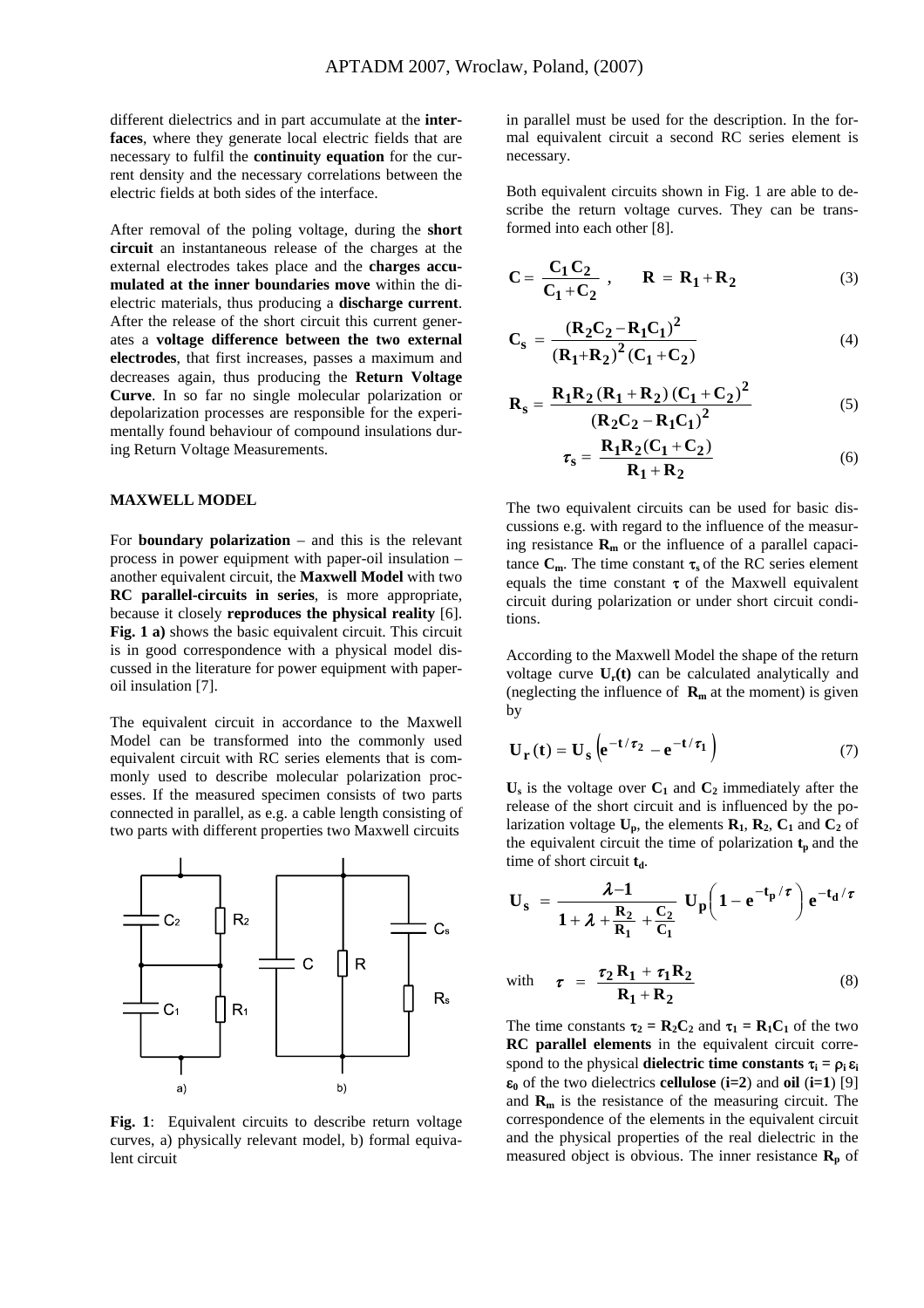the insulation or any other parasitic resistances at splices or terminations behave in the same way.



**Fig. 2:** Equivalent circuit of a paper-oil-dielectric with  $\tau_2 = R_2C_2$  and  $\tau_1 = R_1C_1$  and basic measuring circuit

# **PARAMETERS USED FOR RVM EVALUATION**

The three basic parameters used for the evaluation of Return Voltage Measurements can be calculated analytically. The diagnostic parameters **s** and **Um** contain **Us** as a factor and are consequently influenced by the geometric dimensions of the object under test. The time  $t_m$ of the voltage maximum depends on the ratio  $\lambda = \tau_2 / \tau_1$ and the time constant  $\tau_1$  only.

$$
\mathbf{U}_{\mathbf{m}} = \mathbf{U}_{\mathbf{s}} \left( \lambda^{1/(1-\lambda)} - \lambda^{\lambda/(1-\lambda)} \right) \tag{9}
$$

$$
s = \frac{U_s}{\tau_1} \left( \frac{\lambda - 1}{\lambda} \right) \tag{10}
$$

$$
\mathbf{t}_{\mathbf{m}} = \tau_1 \left( \frac{\lambda}{\lambda - 1} \right) \ln \lambda \tag{11}
$$

The ratio  $U_m/s$  does not depend on  $U_s$  but only on  $\tau_1$  and the ratio  $\lambda = \tau_2 / \tau_1$ 

$$
\frac{U_m}{s} = \tau_1 \frac{\lambda}{\lambda - 1} \left( \lambda^{1/(1 - \lambda)} - \lambda^{\lambda/(1 - \lambda)} \right)
$$
 (12)

In addition to the use of the standard plots of **Ur** over **t**  as a first documentation of the measurement result, a more effective characterization of the results of return voltage measurements can be made by the analysis of the dependence between the two parameters **Um/s** and  $t_m$ . Both parameters contain  $\tau_1$  and depend only on the o ratio  $\lambda = \tau_2 / \tau_1$ . The ratio between the two parameters can be taken as a new parameter  $\lambda$  [10].

The **p-factor** defined as

$$
\mathbf{p} = \frac{\mathbf{U_m}}{\mathbf{s} \, \mathbf{t_m}} = \frac{\lambda^{1/(1-\lambda)} - \lambda^{\lambda/(1-\lambda)}}{\ln \lambda} \tag{13}
$$

eliminates not only the factor  $\mathbf{U}_s$  but also  $\tau_1$ , since **s** is inversely and  $t_m$  is directly proportional to  $\tau_1$ . **p** only depends on the ratio  $\lambda = \tau_2 / \tau_1$  of the two time constants instead of  $\mathbf{R}_1$ ,  $\mathbf{C}_1$ ,  $\mathbf{R}_2$  and  $\mathbf{C}_2$  separately. Hence the **pfactor** is not only **independent of the geometric dimensions of the two dielectrics** but also independent of all parameter changes that influence  $\tau_1$  and  $\tau_2$  in the same way. This holds - at least in first approximation e.g. for the influence of the temperature of the measured object. This may be important if measurements performed in different seasons of the year are compared [11]. In addition the **p-factor** is also independent of the height of the polarization voltage, because both, **s** and **Um** are proportional to **Up**. On the other hand, if **p** changes with the polarization voltage this is an indication of field dependent conductivities in the dielectrics, possibly as a consequence of ageing processes.

# **EVALUATION OF**  $\tau_1$  **AND**  $\tau_2$

A very interesting and unique possibility of the interpretation of the experimental results on the basis of the **Maxwell Model** is the possibility to use the dependence of  $U_m/s$  on  $t_m$  to calculate the **time constants**  $\tau_1$  and  $\tau_2$ of the two RC elements of the equivalent circuit in **Fig. 2**. These **time constants** are characteristic for the two dielectrics **paper** and **oil** in the cable, and – important for application of the method in the field – they do not depend on the actual geometry of the specimen i.e. neither the cable length nor the cross section of the conductor or the insulation thickness are of importance.

For an insulating material the dielectric time constant  $\tau$ is proportional to  $\rho \varepsilon$ , the product of the specific resistance  $\rho$  and the relative permittivity  $\varepsilon$ . The time constant is sensitive to changes of  $\rho$  and  $\varepsilon$ , whereby for cellulose materials the specific resistance  $\rho$  is very sensitive to the content of water. In the case of paper-oilinsulations one of the main parameters in the ageing process is the **water content of the paper** that on one hand **accelerates ageing** and on the other hand **appears as a degradation product**. Hence the ageing process significantly influences the corresponding dielectric time constant **τ**<sub>2</sub>.

By use of the eqns. (13) and (11) it is possible to calculate the time constants  $\tau_2$  and  $\tau_1$  directly from the experimental parameters  $U_m$ ,  $t_m$  and  $s$ . The **time constants** are per definition independent of the specimen geometry and thus characterize directly the **dielectric properties** of the two insulating materials **paper** and **oil**.

#### **INFLUENCE OF THE MEASURING RESISTOR**

For short lengths of cables in very good condition a complication may arise. This is the case if the input resistance  $\mathbf{R}_{\text{m}}$  of the measuring system is of the same size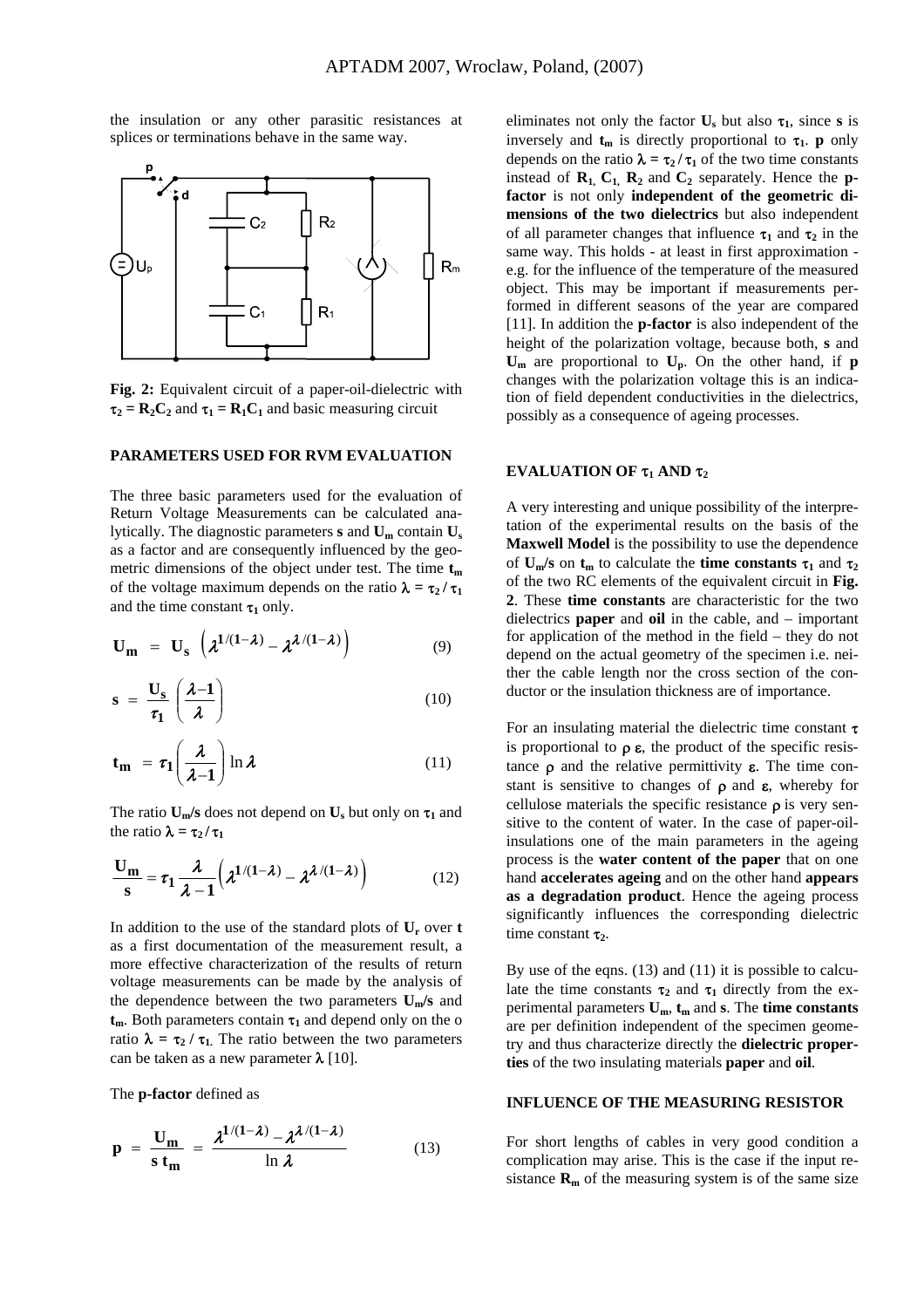as the leakage resistance of the measured object, or - in terms of the equivalent circuit - comes into the region of values of the resistors  $\mathbf{R}_1$  and  $\mathbf{R}_2$ . In this case the influence of the additional resistor  $\mathbf{R}_{\text{m}}$  cannot be neglected. The analysis shows that in this case the type of the return voltage curve indicated in eqn. (1) remains, but the time constants  $\tau_1$  and  $\tau_2$  are changed. Instead of  $\tau_1$  and τ**2**, effective time constants τ**1'** and τ**2'** must be used and also different elements in the equivalent circuit.

The resistor  $\mathbf{R}_m$  influences  $\tau_1$  and  $\tau_2$  but not  $\mathbf{U}_s$ . The quantitative influence of this resistance can be calculated analytically. Eqns.  $(14) - (17)$  show the correlations.

$$
\mathbf{U}_{\mathbf{r}}(\mathbf{t}) = \mathbf{U}_{\mathbf{s}} \left( \mathbf{e}^{-\mathbf{t}/\tau_2} - \mathbf{e}^{-\mathbf{t}/\tau_1} \right) \tag{14}
$$

$$
\tau_2 = \left(\alpha - \sqrt{\alpha^2 - \beta}\right)^{-1}
$$
  
\n
$$
\tau_1 = \left(\alpha + \sqrt{\alpha^2 - \beta}\right)^{-1}
$$
 (15)

$$
\alpha = \frac{1}{2} \left[ \frac{\tau_1 (R_2 + R_m) + \tau_2 (R_1 + R_m)}{\tau_1 \tau_2 R_m} \right]
$$
(16)

$$
\beta = \frac{(\mathbf{R}_1 + \mathbf{R}_2 + \mathbf{R}_m)}{\tau_1 \tau_2 \mathbf{R}_m}
$$
(17)

with  $\tau_1 = \mathbf{R}_1 \mathbf{C}_1$  and  $\tau_2 = \mathbf{R}_2 \mathbf{C}_2$ 

#### **SITUATION IN REAL MEASUREMENTS**

In dependence on the actual structure of the distribution network, different lengths of cable segments are to be measured and hence the capacitance  $C_p$  and the resistance  $\mathbf{R}_{p}$  of the measured cable sections are different.

In principle the return voltage curve does not depend on the length of a measured cable, because every part of the cable contributes with a certain amount of current from the depolarization processes, whereby the current per length of the cable is constant. This current charges the cable and since the capacitance  $C_p$  of the measured cable is also proportional to its length, no dependence of the return voltage curve on the length of the cable should occur.

The measurement resistor  $\mathbf{R}_{m}$  of the measurement system leads to a discharge of the cable capacitance  $C_p$  and hence may influence the real return voltage curve. A characteristic parameter to describe this influence is the time constant  $\tau_m = C_p R_m$  of the system. If this time constant is significantly higher than the time  $t_m$  at which the maximum of the return voltage occurs, the influence of **Rm** can be neglected.



**Fig. 3:** Return voltage curves from measurements of the three cores L1, L2 and L3 of a 150 m long cable (GA9) with different measuring resistors

If the time constant  $\tau_m = C_p R_m$  is in the same region or smaller than the time constants  $\tau_1$  and  $\tau_2$  in Fig. 2 there is an influence of the measurement procedure on the experimentally found return voltage curve.. It is obvious, that the shorter the cable is, the more pronounced the influence of  $\mathbf{R}_m$  may be. Hence the **p-factor** calculated from the return voltage curve may be higher as a consequence of the measurement resistor, thus indicating a higher degradation of the cable.

To evaluate the influence of the measurement resistor **Rm** experiments were performed with cables of different lengths and with different measurement resistors. The results show that the explanation given is relevant.

In one set of experiments the three cores **L1**, **L2** and **L3** of a cable of **150 m** length were measured with measuring resistors of **12** and **42 G**Ω. In some measurements two or three cores of the cable were measured in parallel, thus forming specimens with different lengths. The results are shown in **Fig. 3**. The curves from the three cores are very similar. The measurement of core **L1**  alone with **42 G** $\Omega$  generates nearly the same curve as the measurement of **L1 || L2 || L3** with **12 G**Ω, a result that verifies the influence of the time constant  $\tau_m$  =



**Fig. 4:** Return voltage curves from measurements of the three cores L1, L2 and L3 of a 1300 m long cable (TOR) with different measuring resistors

**CpRm**. Cores **L2** and **L3** in parallel show a slightly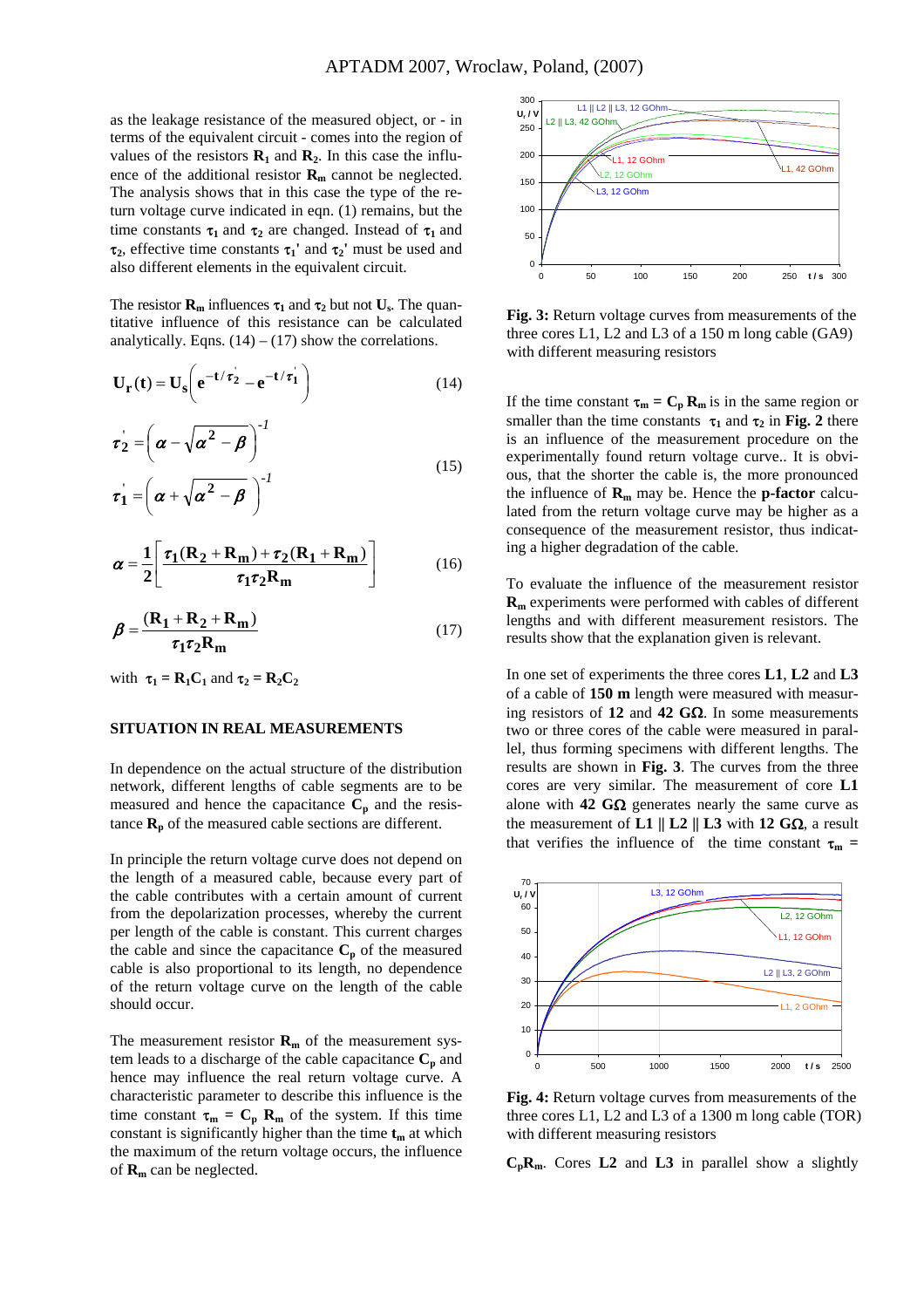higher return voltage curve. In this case even with a measurement resistor of **42 G**Ω a small dependence on the length of the measured object exists.

Another set of measurements was performed with a cable of **1300 m** length. This cable was measured with resistors of **2** and **12 G**Ω. Also in this case single cores or two or three cores in parallel were measured. The results are shown in **Fig. 4**. The dependence found is similar as aforementioned.

For another cable with a length of **330 m** (HEI) measurements were performed using measuring resistors of **12** and **62 G**Ω. Due to the influence of the measurement resistor, in the measurement with **12 G**Ω a slightly higher p-factors were found.

The measurements with **62 G**Ω showed no length dependence of the p-factors and the calculated dielectric time constants. The comparison of the measurements of L1, L1 **||**L2 and all three cores in parallel showed values that were to be expected with respect to the separate measurements of the three cores. **Table 1** shows the pfactors and the dielectric time constants calculated from the aforementioned measurement data.

| $12G\Omega$             | L1                | L2             | L3                             |
|-------------------------|-------------------|----------------|--------------------------------|
| $U_m/V$                 | 35.6              | 36.86          | 47.39                          |
| $t_{\rm m}$ /sec        | 312               | 331            | 325                            |
| s / V/sec               | 0.672             | 0.725          | 0.771                          |
| p                       | 0.170             | 0.154          | 0.189                          |
| $\lg \tau_2$ /sec       | 4.24              | 4.50           | 4.01                           |
| lg $\tau_1$ /sec        | 1.73              | 1.71           | 1.80                           |
|                         |                   |                |                                |
| $62\,G\Omega$           | L1                | L2             | L3                             |
| $U_m/V$                 | <b>33.0</b>       | 38.2           | 60.5                           |
| $t_m$ /sec              | 329               | 405            | 405                            |
| s / V/sec               | 0.671             | 0.759          | 0.892                          |
| p                       | 0.150             | 0.124          | 0.167                          |
| $\lg \tau_2$ /sec       | 4.56              | 5.19           | 4.38                           |
| $\lg \tau_1/\text{sec}$ | 1.70              | 1.70           | 1.84                           |
|                         |                   |                |                                |
| $62$ GQ                 | $L1 \parallel L2$ | L <sub>3</sub> | $L1 \parallel L2 \parallel L3$ |
| $U_m/V$                 | 36.8              | 57.6           | 41.4                           |
| $t_m$ /sec              | 371               | 417            | 373                            |
| s / V/sec               | 0.701             | 0.908          | 0.717                          |
| p                       | 0.142             | 0.152          | 0.155                          |
| $\lg \tau_2$ /sec       | 4.77              | 4.63           | 4.53                           |
| $\lg \tau_1/\text{sec}$ | 1.72              | 1.81           | 1.77                           |

Table 1: p-factors and dielectric constants for the measurements of cable HEI (3 cores of 330 m each) with different measuring resistors and for different circuits

The time constants  $\tau_1$  were about **50 s** in all cases. For the measurements of one, two or three cores with **62 G**Ω no length dependence was found. The measurements of parallel circuits showed dielectric time constants compatible to the results of single measurements of the cores. **Fig. 5** shows the calculated dielectric time constants  $\tau_1$  and  $\tau_2$  for the measurements of different parallel circuits of the three cores with **62 G**Ω**.**



**Fig. 5:** Dielectric time constants  $\tau_1$  and  $\tau_2$  for the measurements with 62 GΩ (selection from **Table 1**).

Whether the measurement resistor  $\mathbf{R}_{m}$  has an influence on the measured results depends on the 'quality' of the measured object. If the measurement resistor is significantly higher than the over all resistance  $\mathbf{R}_p$  of the insulation of the measured cable (including all splices, terminations etc.) the return voltage curve is not significantly influenced.

In general shorter cable lengths tend to show higher pfactors and lower time constants  $\tau_2$ , but this is not always the case. Different cables of similar lengths often show different p-factors and different time constants **τ**<sub>2</sub> thus allowing a relative ranking.

Measurements of cables in one utility showed no influence of the cable lengths at all. In this case it showed up that the cables in general showed a high degree of degradation, so – even for low lengths of the cables – the inner resistances  $\mathbf{R}_p$  of the cables were significantly smaller than the measuring resistor  $\mathbf{R}_{m}$ .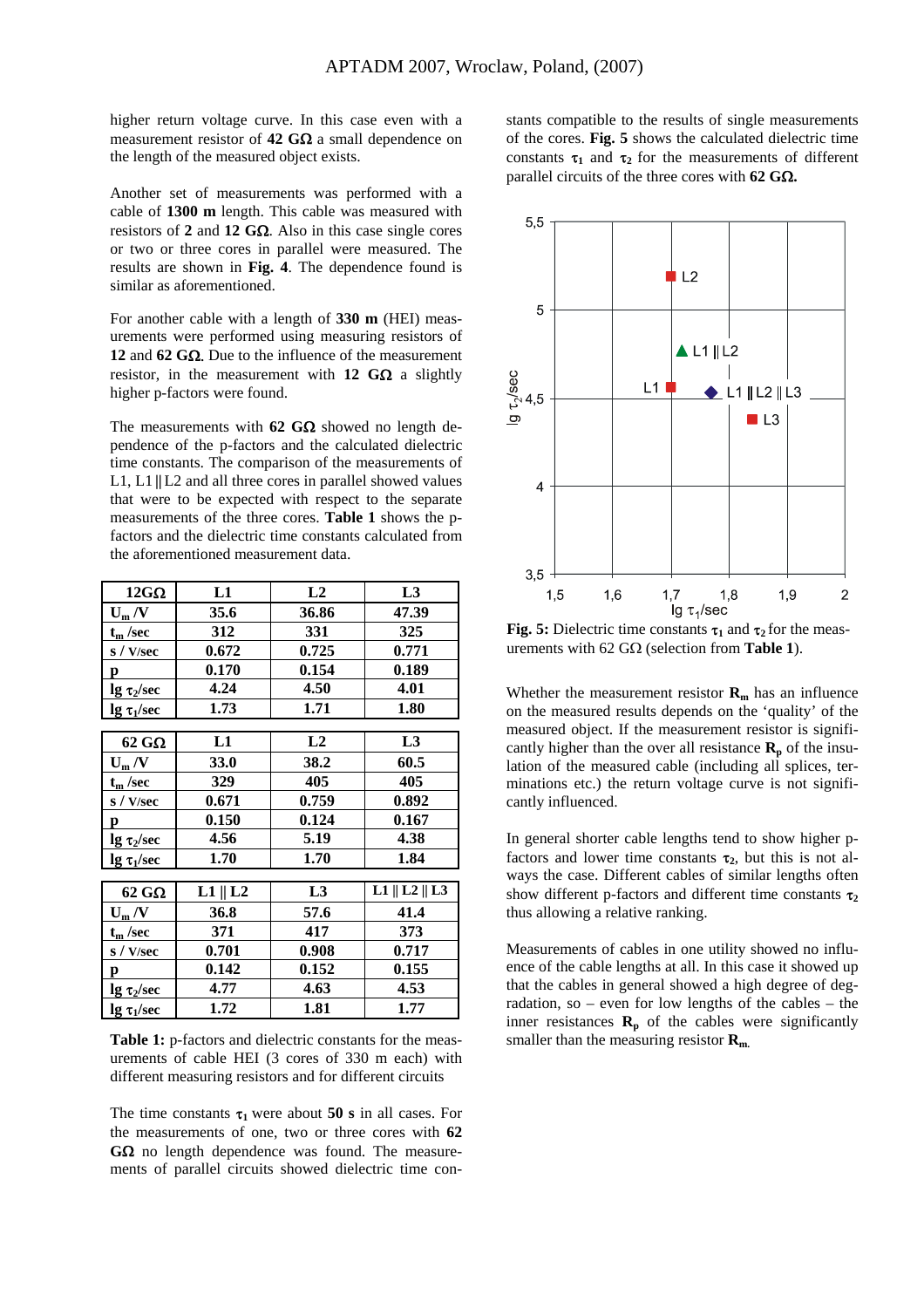# **FURTHER EXPERIENCE FROM THE FIELD**

Similar to other diagnostic methods, return voltage measurements in different seasons of the year may show different results. **Fig. 6** and **Table 2** show results from three measurements within 14 months.

| Jan/01                  | L1    | L2    | L <sub>3</sub> |
|-------------------------|-------|-------|----------------|
| $U_m / V$               | 171   | 192   | 167            |
| $t_m$ / sec             | 1178  | 1463  | 1052           |
| s / V/sec               | 1.94  | 1.82  | 1.84           |
| $\mathbf{p}$            | 0.075 | 0.073 | 0.086          |
| $\lg \tau_2/\text{sec}$ | 7.74  | 8.03  | 7.01           |
| $\lg \tau_1/\text{sec}$ | 1.95  | 2.02  | 1.96           |
|                         |       |       |                |
| Aug/01                  | L1    | L2    | L <sub>3</sub> |
| $U_m/V$                 | 387   | 449   | 343            |
| $t_m$ / sec             | 403   | 606   | 302            |
| s / V/sec               | 8.96  | 8.82  | 9.04           |
| p                       | 0.107 | 0.084 | 0.126          |
| $\lg \tau_2$ /sec       | 5.68  | 6.88  | 5.03           |
| $\lg \tau_1/\text{sec}$ | 1.64  | 1.71  | 1.58           |
|                         |       |       |                |
| Mar/02                  | L1    | L2    | L <sub>3</sub> |
| $U_m/V$                 | 197   | 220   | 181            |
| $t_m$ / sec             | 1087  | 1283  | 937            |
| S / V/sec               | 2.22  | 2.10  | 2.10           |
| p                       | 0.082 | 0.082 | 0.092          |
| $\lg \tau_2$ /sec       | 7.27  | 7.36  | 6.69           |
| $\lg \tau_1/\text{sec}$ | 1.95  | 2.02  | 1.94           |

**Table 2:** p-factors and dielectric constants for different measurements of the three cores of cable DYR

| <b>Sep/99</b>           | L1    | L2    | L <sub>3</sub> |
|-------------------------|-------|-------|----------------|
| $U_m/V$                 | 569   | 590   | 590            |
| $t_m$ / sec             | 165   | 165   | 171            |
| S / V/sec               | 29.7  | 29.1  | 28.4           |
| р                       | 0.116 | 0.123 | 0.121          |
| $\lg \tau_2$ /sec       | 5.02  | 4.83  | 4.89           |
| $\lg \tau_1/\text{sec}$ | 1.28  | 1.31  | 1.32           |
|                         |       |       |                |
| Mar/00                  | L1    | L2    | L <sub>3</sub> |
| $U_m/V$                 | 306   | 273   | 370            |
| $t_m$ / sec             | 129   | 96    | 203            |
| S / V/sec               | 10.7  | 10.7  | 11.5           |
| n                       | 0.222 | 0.266 | 0.159          |
| $\lg \tau_2$ /sec       | 3.29  | 2.82  | 4.21           |
| $\lg \tau_1/\text{sec}$ | 1.49  | 1.47  | 1.51           |

**Table 3:** p-factors and dielectric constants for the measurements of the thee cores of cable GER6 in different seasons of the year

Compared to the measurement in winter, as a consequence of the higher temperature of the soil around the cable, the measurement in summer resulted in lower

dielectric time constants for paper and oil. The second measurement in the cold season showed that no ageing had occurred, the dielectric time constants were the same as 14 months before.



**Fig. 6:** Dielectric time constants for measurements of cable DYR in different seasons of the year (see table 2)



**Fig. 7:** Change of the dielectric time constants as a consequence of ageing during 6 months (see table 3)

The ageing processes in a cable in general lead to a decrease of the resistance of the cellulose. The same holds for an uptake of water in the cellulose, whereby water on one hand accelerates the degradation of the cellulose and on the other hand water also occurs as a degrada